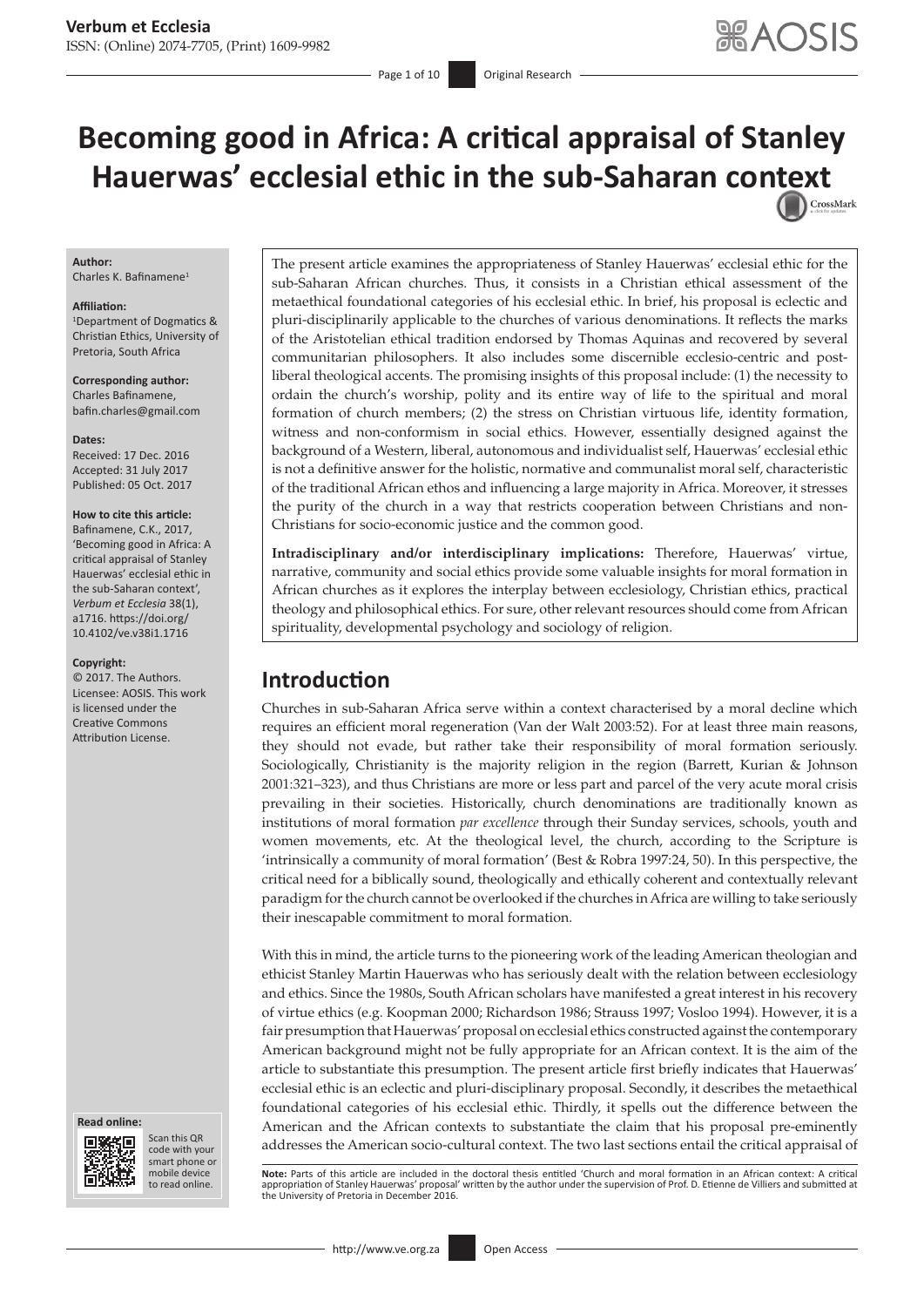Hauerwas' ecclesial ethic by displaying promising and inadequate aspects for an African context.

## **An eclectic and pluri-disciplinary proposal**

Hauerwas has not drawn his ecclesial ethic on one theological tradition but rather on some ecclesial traditions, theological strands and philosophical theories and even on his own family background. He is the son and grandson of bricklayers and he grew up within an Evangelical Methodist family. There he first learned, outside of formal school settings, at least three important tenets of his ecclesial ethic: the significance of community, the Methodist emphasis on sanctification and perfection and moral formation as craft through apprenticeship to a master (Hauerwas 2010:27–37). This opened the doors for a future exploration of the Aristotelian and Thomist themes of character and virtue in dialogue with the Calvinist-Wesleyan doctrine of sanctification. Also, the Hauerwasian ecclesial ethic integrates with the Methodist sanctificationism, Roman Catholic sacramentalism and Anabaptist social critique.

At the theological level, Hauerwas' proposal bears the profound imprints of Karl Barth's essential relationship between ecclesiology and ethics, his stress on the church's witness and anti-liberalism as well as Dietrich Bonhoeffer's passion for church community life. Equally important is John Yoder's understanding of the confessing and non-Constantinian church and his Christological and eschatological radical pacifism. In addition, Hauerwas' proposal consists in the reaffirmation of scriptural narratives gained from post-liberal theology coupled with its non-foundationalist, intratextual, communitarian, historicist and ecumenical stances. In this perspective, it is influenced by Hans Frei and George Lindbeck's narrative theology and James McClendon's teachings on discipleship through local saints.

At the philosophical level, Hauerwas' ecclesial ethic endorses the Alasdair MacIntyre's concepts of virtue ethics, his critique of the Enlightenment project and its correlative rejection of modern and universalist ethical theories. This endorsement has been enriched with insights from Ludwig Wittgenstein's philosophy of language and anti-foundationalism, Iris Murdoch's aesthetic ethics and Charles Taylor's communitarianism and critique of modern secularism. At the psychological level, Hauerwas' (1981a:129–152) ecclesial ethic rejects the theories of cognitive moral development elaborated by scholars such as Jean Piaget, Erik Erickson and especially Lawrence Kohlberg as well as James Fowler. This rejection is to secure the particularism of his ecclesial ethic drawn on the insights from Barth, Wittgenstein and post-liberal theology and seen as antithetical to universalist ethical theories underlying psychological developmentalism.

## **Metaethical foundational categories**

The Hauerwasian proposal encompasses the six interrelated concepts of the Aristotelian and MacIntyrean ethical paradigm, namely tradition, *telos*, community, narrative, practices and virtues or character. Unlike MacIntyre who is working in moral philosophy, Hauerwas, as a theological ethicist, singles out the church as the community of virtue and discipleship where the Aristotelian and MacIntyrean themes endowed with their theological dimensions must be lived out (Hauerwas 2010:160–161). As a whole, his ecclesial ethic is made of some aspects of virtue or character ethics, narrative ethics and community ethics as well as social ethics.

### **Virtue or character ethics**

The ethics of character promoted by Hauerwas since the beginning of his theological project shifts the ethical reflection from the question, 'What should I do?' to 'What should I be?' or 'What kind of person should I be?' (Hauerwas 1981a:271). Thus, it is intended to take seriously the identity of moral agents and their moral growth rather than being only focused on decision-making as do most of modern ethical theories. According to Hauerwas (1985 [1975]:29), 'the idea of character provides the means to discuss with rigor and discipline the moral formation of the subjective'.

Moral formation is the process of acquiring character and virtues. Character (*ethos*) is not 'the simple sum' but 'a particular "mix" or connection between the various virtues characteristic of any one person's life pattern' (Hauerwas 1985 [1975]:75–76). As a matter of fact, a person can exhibit virtues or qualities such as humility, honesty, kindness and courage, but being a 'person of virtue or character' implies 'a self formed in a more fundamental and substantive manner than the individual virtues seem to denote' (Hauerwas 1981a:112).

Following Aristotle's contention in his Book One of *Nicomachean Ethics,* Hauerwas and Pinches (1997:17–26) stress that virtues are to be learned and developed over time and through practices, including the one of deliberation, throughout the journey of moral life*.* They 'are rooted in the self through habits' or can be thought of as 'certain kinds of habits' (Hauerwas 1981a:261 n.5, 1985 [1975]:69).

Hauerwas and Pinches (1997:41–42, 44) advocate the concept of 'Christianly considered virtues' as they associate Christian virtues with a specific *telos* and particular practices, narratives and communities. Therefore, Christian virtues are different from Aristotelian accounts as well as other ancient and modern accounts of virtues. The *telos* of Aristotelian virtues is *eudaimonia*, happiness as the 'highest good attainable by action' (cf. Aristotle 1962:1095a20–30). But they follow Aquinas (1952:I–II, 65, 5) who speaks of '*caritas*, or a certain friendship with God' as the Christian ultimate end for human beings (Jn 15:14–15). Drawing on Milbank (1990:363–364), Hauerwas and Pinches (1997:6566) point out that the virtuous life in the ancient Greece was always ordered to heroism, conquering and war, that is, to a *telos* involving 'the practices and perfection of the virtues of conflict', whereas Christian charity consists in community and mutuality as 'the Christian church brings to the world the possibility of true peace'.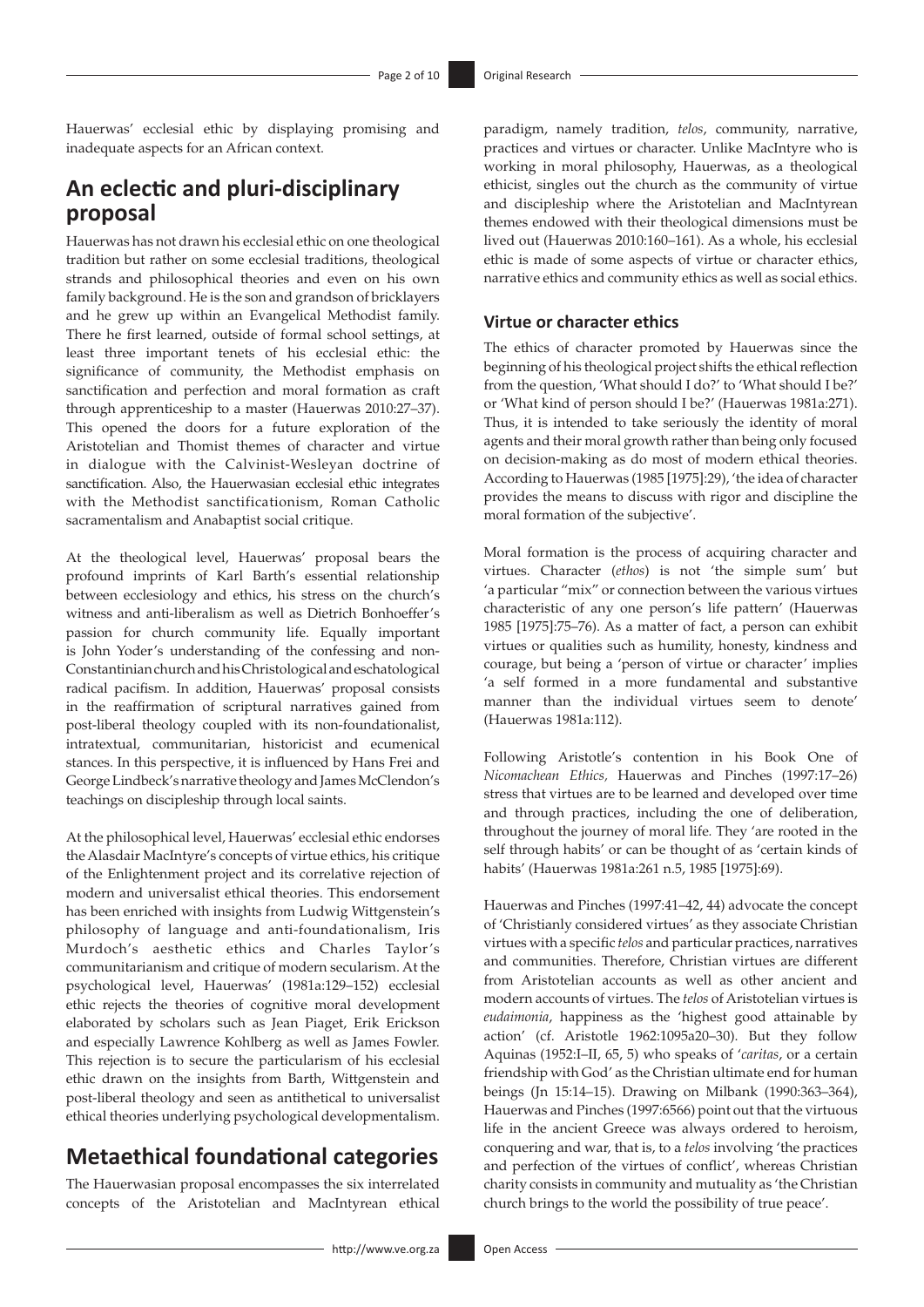In the Hauerwasian perspective, a thorough account of character and virtue for moral formation cannot be divorced from vision and description underlying an essential and appropriate view of 'ethics as aesthetics' (Hauerwas 1983:30). Following Murdoch (1964:343–380), he states that '[*t*]he moral life is thus as much a matter of vision as it is matter of doing' (Hauerwas 1981b [1974]:66). Hence, his oft-repeated statement: 'we can only act within a world we can see and we can only see the world rightly by being trained to see' (Hauerwas 1981b [1974]:29).

### **Narrative ethics**

In the 1980s, Hauerwas revised his understanding of character. He (1998:95) moved from the concept of 'the self as agent' to that of 'the self as story' in order to stress the significance of habituation and the centrality of narratives and tradition that constitute people's lives. Thus, character and virtues are related to a concept of 'social self', which requires a narrative construal and includes a sense of tradition and history (Thompson 2003:5). He conceives of narrative as a valuable kind of rationality that takes into account the historical, social and practical nature of moral reason (Hauerwas 1977:9). Unlike theory and foundational explanations, narrative is not meant to merely help know the world, but it qualifies people's moral vision: it determines the mode of description by helping people deal with the world by changing it through changing themselves (Hauerwas 1977:73).

Following MacIntyre (1984:218, 221), actions are 'enacted narratives' and the narrative of one's 'life is but part of an interlocking set of narratives embedded in the story of those communities from which [*people derive their*] identity' (Hauerwas 2004:140). In the particular case of Christian community, believers are called to learn, appropriate and absorb, practise and conform their lives to God's stories or the stories of Israel and Jesus. For the formation of truthful lives, Christians also need to test and continue to be tested by these stories (Hauerwas 1981a:96).

With Will Willimon, Hauerwas (1989:72) defines tradition as 'a complex, lively argument about what happened in Jesus that has been carried on, across the generations, by a concrete body of people called church'. They add that traditions shape the self and thoughts of Christians in that 'the individual virtues are specific skills required to live faithful to a tradition's understanding of the moral project in which its adherents participate' (Hauerwas & Willimon 1989:100).

#### **Community ethics**

'Having character' requires that the agent be put 'in the context of a community from which he draws his moral norms, values, and direction; for Christians [*this consists in*] being a people constituted in a church' (Hauerwas 1985 [1975]:17). Character formed in the church community gives to Christians their 'primary orientation' (Hauerwas 1977:9). As social beings, 'the kind of character' people have is the one 'relative to the kind of community from which [*they inherit their*] primary symbols and practices' (Hauerwas 1985 [1975]:231).

In the church, Christians are morally formed through communal practices like preaching, baptism, Eucharist, liturgy and worship. Even 'seemingly insignificant practices' such as church-going, sexual abstinence, marital fidelity and truth-telling can be instrumental for moral formation (Hauerwas & Willimon 1996:18, 92). Practices include various demonstrations of faith through inter-personal deeds like caring for the sick, hospitality to strangers, generosity to the poor, suffering and faithfulness to the Gospel as well as social activities like peace-making, non-violence, non-resistance to suffering and death generated by evil powers (Hauerwas & Willimon 1996:124; Hauerwas & Pinches 1997:69). Practices 'name the on-going habits' forming a Christian community; they embody, extend, sustain and give proper content to virtues (Hauerwas 2004:156). They form the virtues and *vice versa* as they give rise to institutions sustaining the virtues (MacIntyre 1984:194–195).

In an Aristotelian way, it is inadequate to perceive moral formation as a democratic endeavour because morality is not autonomous but rather 'craft-like' by its nature (Hauerwas 1991:101–102). Like the arts, character formation requires training, initiation, imitation, emulation and habituation, and thus it supposes a community of masters and apprentices. In the church, the masters are pastors, leaders and the saints. The saints are 'palpable, personal examples of the Christian faith' who demonstrate the truthfulness of the Christian narratives and nearly represent Christian identity (Hauerwas 1977:80, 1983:70–71). They are not only ancient and universal but also contemporary and local virtuous Christians (Hauerwas 2011:257). Unlike the arts where the emphasis may be put only on the quality, the goodness and beauty of the product, a virtuous life takes into account both the sort of person and the acts performed in a way that the agent and the virtuous acts cannot be separated (Aristotle 1962:1105a22, 1105a26–35; cf. Hauerwas 2004:157).

Like Wittgenstein, MacIntyre and Lindbeck, Hauerwas emphasises the critical significance of language for moral formation. 'Language is a set of practices rather than a collection of words' which is necessary for being a person of virtue because this status 'involves linguistic skills' (Hauerwas 1981a:115; Hauerwas & Willimon 1996:59). Besides, 'learning to be moral is much like learning to speak a language' (Hauerwas 1997:2–3). Therefore, Christian discipleship entails the initiation into Christian narrative and learning a new language (Hauerwas & Willimon 1996:59). With the joint application of Murdochian and Wittgensteinian insights, Hauerwas insists that our vision must be trained through Christian stories and language in the community of the church. Through this training to 'see by learning to say', Christians acquire distinctive descriptions to name issues of moral controversy in their societies (Hauerwas 1994:7). For example, such trained Christians will adopt the language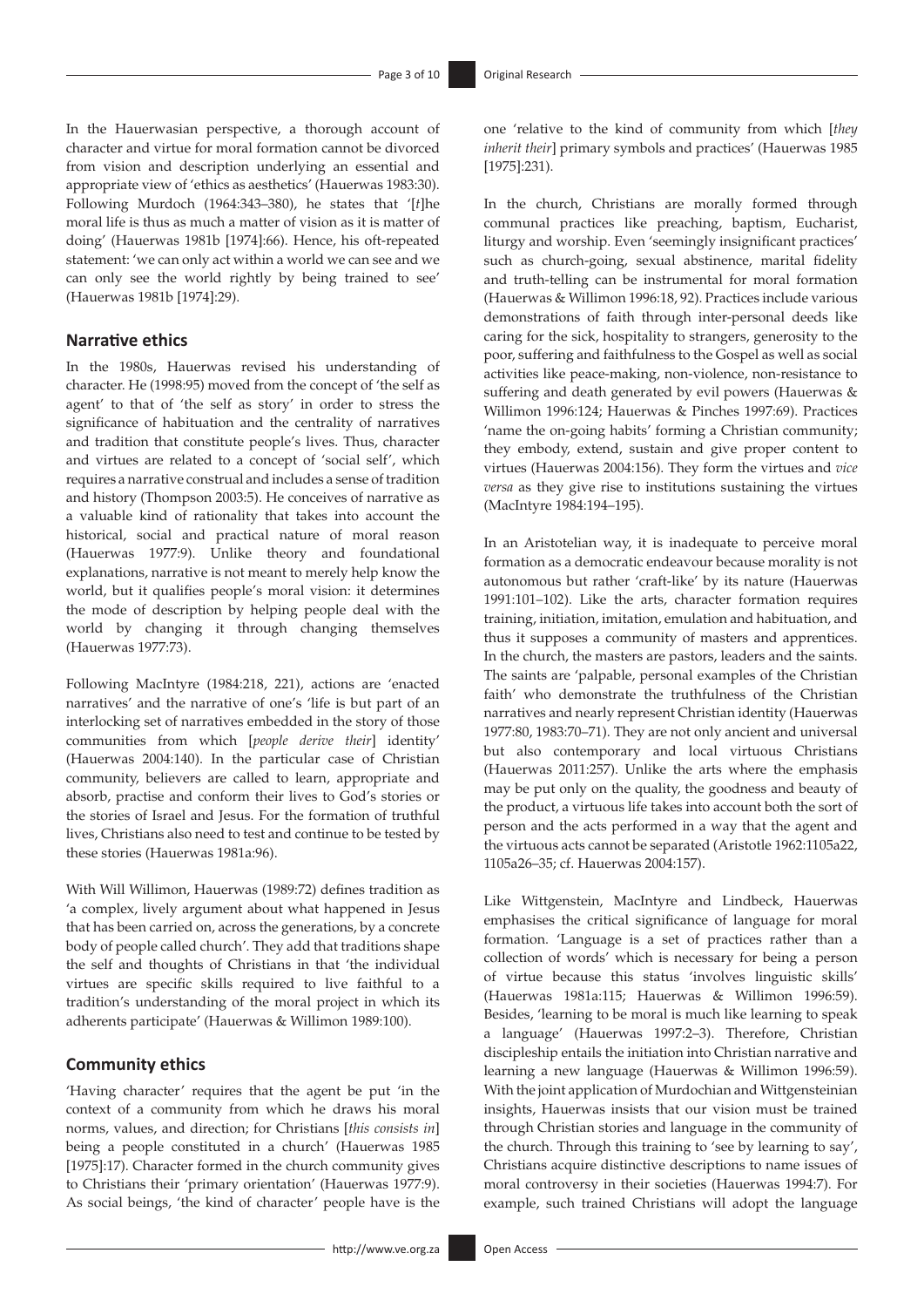of 'abortion', 'suicide' and 'promiscuity', which are determinative and congruent to the narratives of their community as opposed to the descriptions of 'termination of pregnancy', 'life termination' and 'sexuality' (Hauerwas 2000:48, 2001:611).

#### **Social ethics**

In his *The Peaceable Kingdom,* while attempting to clarify his account of Christian social ethics, Hauerwas (1983) states:

I am in fact challenging the very idea that Christian social ethics is primarily an attempt to make the world more peaceable or just. Put starkly, *the first social ethical task of the church is to be the church* the servant community. (p. 99, *author's own emphasis added*)

This often-repeated and very controversial statement contradicts the tradition of Christian social ethics developed in the USA emphasising the church's responsibility towards the larger society. To this widely held construal Hauerwas proposes the concept of the church as an *alter civitas* ('alternative political community') and a related account of character moral formation where to some extent moral formation in the church becomes a Christian social ethic.

The church's primary social strategy consists in being a community of peace and servanthood committed to the politics of the Gospel in contrast to the subtle violence and coercion found in the wider society (e.g. the American liberal and capitalist democracy) (Hauerwas 1983:99, 102). To illustrate, moral formation as social ethic requires the development of a servant and spiritual leadership in the church committed to humility, truth-telling and encouraging kindness, trust, friendship, mutual dependence and the formation of families (Hauerwas 1981a:11). Another example is about the church government. 'How the church governs herself', says Hauerwas, 'is crucial to what kind of social ethics she is' (Hauerwas 1977:143). Equally important for the church's social ethic is the economic life of the church involving moral formation in the community concerning the use of possessions, and the choice of economic professions because 'not all professions and roles of a society [*should*] be open to the Christian's participation' (Hauerwas 1977:143). A further example is moral formation about the care of 'the stranger and the neighbour' (Hauerwas 1977:143).

## **A proposal essentially designed for an American context**

Central to Hauerwas' proposal is his intimate and bold conviction that ethics, whether Christian or secular, is traditioned, storied and community-based and contextual (Hauerwas & Willimon 1989:101–102). In other words, there is no universal ethic, but only a qualified one because 'the very nature and structure of ethics is determined by the particularities of a community's history and convictions' (Hauerwas 1983:1). Moreover, endorsing the MacIntyrean tenet of 'ethics as sociology', he holds that '[*n*]o ethics is formulated in isolation from the social conditions of its time' (Hauerwas 1981b [1974]:48; cf. MacIntyre 1984:23).

Accordingly, the Hauerwasian proposal is first and foremost a response to American socio-political and religious ethical challenges. Hauerwas' virtue, character or visional ethic is meant to curb his perceived lack of formation of virtuous people in capitalist, liberal and democratic America where people are being lured into the pursuit of hedonist happiness. His narrative ethic stands as a corrective to the primacy of Christian doctrines and divine command ethics related to fundamentalist literal, grammatico-historical conservative or critico-literary Mainline Protestant interpretations of the Bible as source of moral knowledge (Hauerwas 1981a:57, 1993:15–18). Both his narrative and community ethics target natural law and creation ethics, priced respectively in Roman Catholic tradition and Protestant theology. In Hauerwas' (1983:61, 63) assessment, they dilute Christian ethics into human ethics or a minimalist ethic. Hauerwas' (1983:26) ecclesial ethic is also meant to curb an understanding of Christian faith limited to assent, intellectual adherence to beliefs or doctrines without a corresponding performance or Christian life.

At the same time, the Hauerwasian ecclesial ethic alludes to individualism, secularism and moral relativism as well as materialism and consumerism fostered by a liberalist and Enlightenment cultural background with corresponding views on the church membership and modern ethical theories. Seen as a voluntary association, the church cannot expect a faithful membership and committed loyalty. Universal ethical theories, like the deontological and utilitarian ones, based on the individualist choice and decision-making of an unnumbered autonomous subject, are widely praised (Hauerwas 1981a:117–121). Of note, the Hauerwasian ecclesial ethic is also an intended response to cognitive moral development theories like the one of Kohlberg based on universal ethical theories (Hauerwas 1981a:129–152).

In brief, Hauerwas' proposal addresses the American ethical culture, which predominantly underwrites an understanding of the moral self in terms of Western liberal, rational, autonomous, solipsistic, atomistic and individualist views. In contrast, the traditional communalism is acknowledged as a more deep-rooted and influential mindset in African rural and urban areas. Even in the lives of many Western-educated Africans lies a holistic, normative, communal and fully integrated understanding of the self. Hence, the predominant mode of African ethics built on holism, vitalism, spiritualism is communalistic, tribalistic, humanistic and pragmatic (Ikuenobe 2006:57; Richardson 2009:44).

Hauerwas' understanding of 'the church as a social ethic' paradigm is levelled at American churches' and Christian social strategies characterised by an exceptionally vibrant socio-political mobilisation labelled under the Yoderian designation of 'Constantinianism', the subservience of the churches to America, an idolatrous nationalism and the reduction of Christianity to a civil religion (Hauerwas 2001:473–479).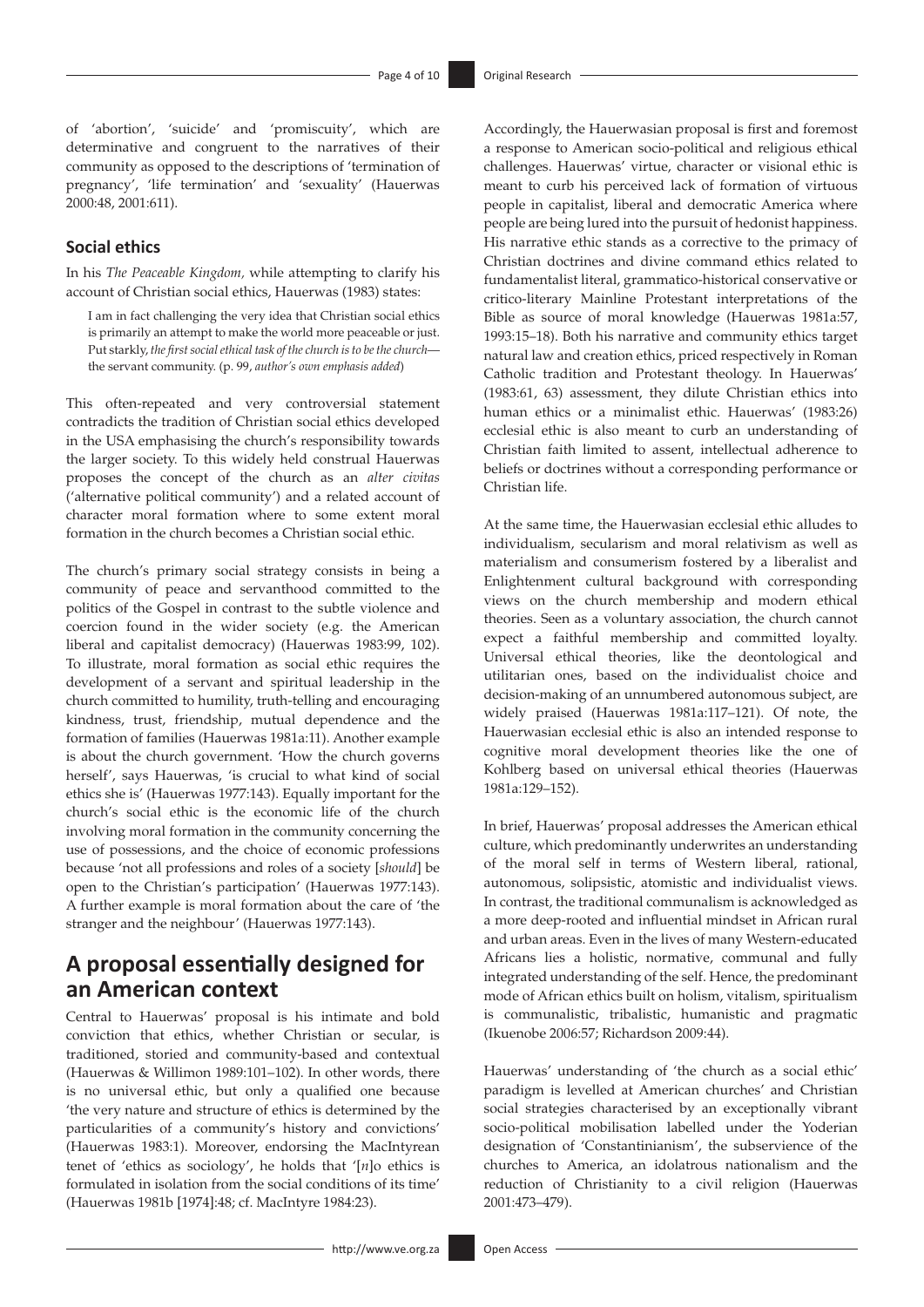In Africa, dictatorship, pseudo-democracy and neopatrimonialism are widespread phenomena, if not the sole modes of political life. A capitalist and neo-liberal economic system is urged by international financial organisations, but locally, the popular pressure reflects a particular interest in welfare economy mixed with market economy (Uwizeyimana 2012:148–149).

Churches in Africa are broadly characterised by poor political participation. It is useful to view the vigorous anti-colonialist and anti-apartheid political mobilisation of the 1970s to 1990s in Southern Africa as a relatively localised and nonpermanent phenomenon. Usually, churches only speak up sporadically and prophetically at critical times like civil wars, national elections, natural ecological disasters and epidemics (e.g. through pastoral letters of Roman Catholic bishops; joint ecumenical messages to the nation, denominational declarations, etc.). The prevalent dualistic sacred-profane view strongly maintains African churches in escapism, pietism, ecclesiasticism and secularism, hence political demobilisation (Van der Walt 1999:3–22).

### **A promising ecclesial ethics for an African context**

In many ways, Hauerwas' ecclesial ethic is a viable and challenging framework for moral formation in an African context. It is useful to unfold some of its valuable insights structured in the lines of its metaethical categories.

#### **Virtue or character ethics**

Hauerwas' (1981a:83, 86) recovery of virtue is very appealing for African churches as he has relentlessly taken seriously the church as a community of and 'school for virtue' *par excellence*. The stress on virtue ethics is a necessary corrective in moral formation in African churches for several reasons. Firstly, his proposal could relevantly contribute to curb the legacy of divisiveness of colonialism and apartheid in African churches. Unlike Aristotle who, with his emphasis on the *polis,* maintains a vision of a community of equal individuals sharing the same race, gender and social class, Hauerwas (1983:100) strongly recommends a church 'as the moralforming community for the people of God that cuts across the barriers that divide us' (Reuschling 2008:62). The persistent, insidious, latent or open conflicts engendered by all kinds of divisions in African churches require the cultivation of relevant virtues like acceptance, self-esteem, humility and sacrifice as well as unconditional and fraternal love.

Secondly, a sound character formation is critically needed to overturn the overemphasis on divine command as the legacy of missionary moral teaching based on a list or catalogue of 'dos' and 'don'ts' that insists on the negative dimension of morality (sins) and seldom mentions its positive dimension (virtues). For this reason, traditional Africans who embrace Christianity encounter a morality seen as more legalistic than traditional African morality that is grounded in their community's narratives and envisioning abundant life

(Bujo 1990:40–41; Van der Walt 2003:64). Equally, attending to character formation is necessary because of the deontological prominence related to the observance of customs and taboos in African ethics focusing more 'on doing one's duty by being obedient to the demands posed by gods and the spirits of the ancestors' (Kunhiyop 2008:17).

### **Narrative ethics**

In Africa, the relevance of Hauerwas' methodology of storytelling cannot be overstated. It 'is a critically important aspect of a community's process of moral formation. Our narratives—the stories we live by—help us understand both our identity and our allegiances' (Cunningham 2008:65–66). In Africa, story-telling has always been the usual mode of moral education because the traditional African culture requires memory and remembrance. Experienced preachers know that their audiences are more captivated by stories than the mere systematic exposition in their sermons and teachings (Kunhiyop 2009:20, 68). Thus, stressing the significance of Biblical stories, the history of the church, the stories within people's own lives and their acquaintances within their socio-cultural environment that Hauerwas advocates could not be perceived as a foreign mode of moral formation in Africa. Through narrative ethics, the biographies of the church's martyrs and local saints, the lives of women and men of virtue like the famous Fathers of independence and other heroes of social and political movements as well as the glorious face of African history can vividly enlarge people's moral imagination and contribute to virtuous life.

#### **Community ethics**

Hauerwas' community ethic is rooted in a profound and undeniable truth concerning the shaping of human beings through communities: 'Communities are the forms of our social relatedness and the material reality of the moral life' (Birch & Rasmussen 1989:19). His proposal is, to a large extent, a recovery of ancient Greek ethics. Central to classical Greek philosophical schools was being communities for 'the guidance of souls' or 'soulcraft' (*psygogogia*) with a correlative understanding of good philosophy as embodying a life of discipline and virtue (Birch & Rasmussen 1989:23). Similarly, his proposal is a recovery of early Judeo-Christian ethics. Hauerwas draws his understanding of conversion in terms of doctrinal, moral and identity formation through resocialisation which is common to classical philosophical schools and New Testament communities. Early Christians – recognised as 'People of the Way' or a variant of Jewish community – endorsed the communal and Biblical images underlining Jewish ethics: 'Israel, family, kingdom, covenant, a banquet, one vine with many branches, a body with many parts, a chosen race and royal priesthood, etc.' (Birch & Rasmussen 1989:23–24, 26–27). In brief, the Hauerwasian view of community life is largely consistent with the practice of moral formation performed in early Christianity, which integrates moral formation and spiritual formation (Kretzschmar 2004:98).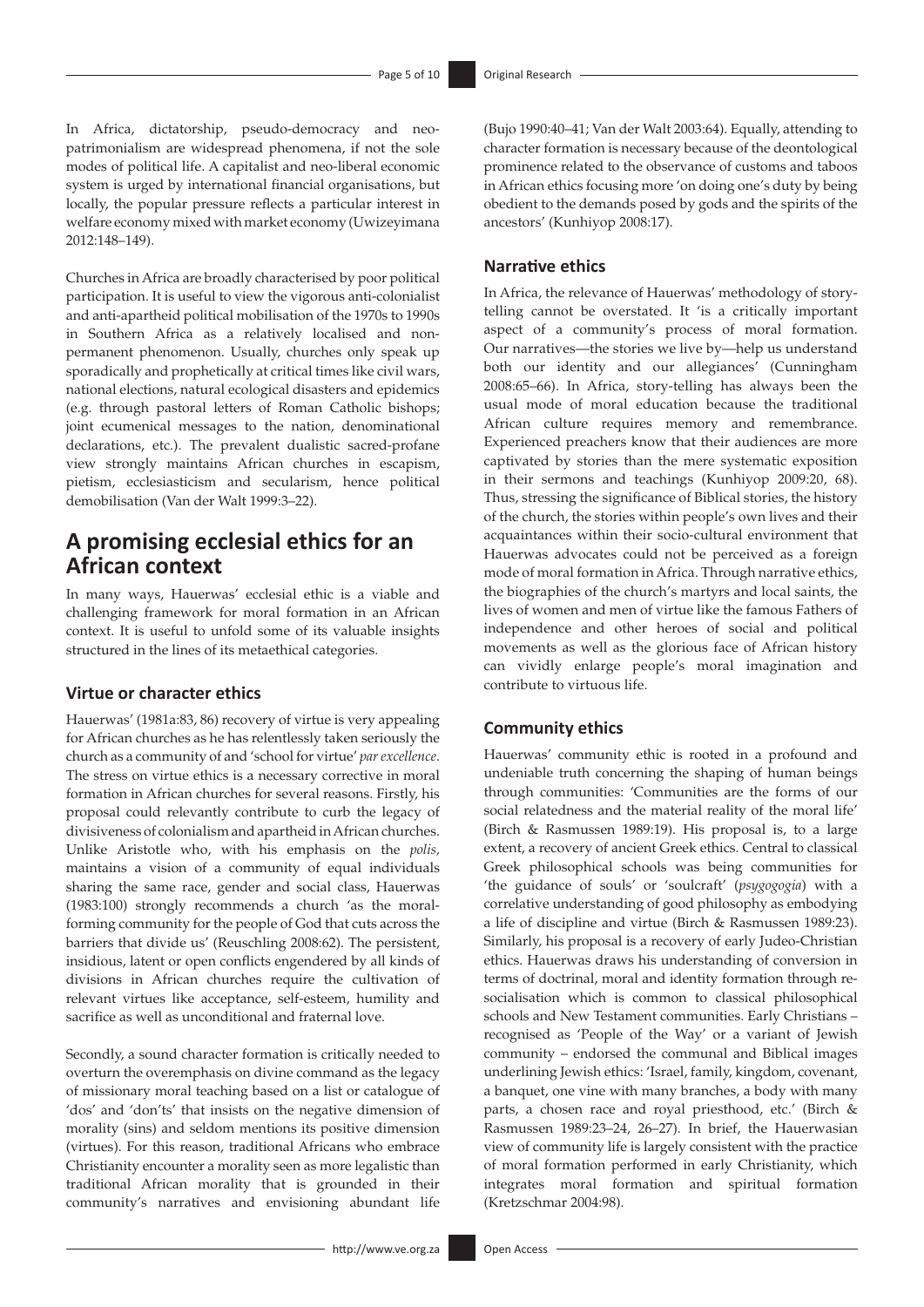Being under the influence of globalisation and Western individualism that invades the African church and fuels autonomous life and moral pluralism, a special attention is to be given to the Hauerwasian link between community, discipleship and discipline through morality as a craft. Firstly, Christians in African churches need the authority of pastors and elders and the critical presence of the saints who combine goodness to boldness and reject sentimentality as advocated by Hauerwas (1991:102–103). Secondly, they need not to adopt voluntarism and ostensibly proclaim their refusal of mutual accountability. Rather, they have to learn to be vulnerable to each other and should not apprehend all efforts of community discipline as bearing the odour of judgementalism, moralism or legalism (Hauerwas & Willimon 1989:79). Third, the combined influence of the Western individualism that fosters the autonomous life and the traditional African background of Ubuntu, which praises social harmony, caring for others, sharing and mutual aid (Gyekye 1996:35), could tempt some people to seek togetherness and care in the church. However, their needs could be divorced from their real commitment and openness to discipline. Thus, embracing Hauerwas' (1991:93–111) vision of the church as 'a disciplined and disciplining community' is a promising way of enhancing a virtuous life in African churches. Equally relevant for the African church community is the use of the grammar of faith or adequate moral semantics – for example, abortion, suicide, promiscuity, prostitution, et cetera – to describe immoral conduct and discourage a lifestyle of irresponsible toleration and fostering virtuous life.

#### **Social ethics**

The positive aspect of Hauerwas' social ethic for an African context is his particularly strong emphasis on the character formation of church members and on their role as faithful witnesses in the larger society. The church in Africa ought not to follow the trend discerned by Hauerwas in America where the church has 'despaired of being the church', and it has become 'unable' to provide a viable moral formation to its membership through 'preaching, baptism, and witness to form a visible community of faith' (Hauerwas & Willimon 1989:80).

Hauerwas is urging the church to give priority to moral formation within its community rather than being concentrated on socio-political activism. The church envisioning social change should not overlook the fact that moral renewal should begin in its midst; in deed and words, in its polity and the whole way of life, the church should demonstrate the truthfulness of its narratives and doctrines. Hauerwas also convincingly directs attention to the fact that moral formation for social transformation is 'a long and exacting task' rather than 'a quick fix' because transforming the socio-political landscape requires moral formation in the church, school and family and other spheres and not just good laws and policies (Birch & Rassmussen 1989:121–122).

Accurately, Hauerwas, along with other Anabaptist theologians, has perceived the danger of the church's accommodation to the state. The Constantinian assumption can only at best turn the church into a follower of state agenda and at worse to a subservient servant obeying the dictates of the state. Rather, by serving the state on its own terms and according to its own identity and traditions the church can contribute to the welfare of the wider society and at the same time remain faithful to its core beliefs (Hunter 2010:283). Constructively, Hauerwas' approach directs attention to the fact that the church can serve the wider society by not necessarily using the state's political and juridical apparatus (Cunningham 2008: 257–258). His approach seems also relevant to curb the widespread tendency of statism found in Africa. Through statism, far too much has been and is still expected from the government, which is considered as an omnipresent direct controller and a providential provider in every situation and need (Van der Walt 1994:272).

## **A partially adequate proposal for the African context**

Despite the above-mentioned promising aspects, some limitations can be detected in each aspect of the Hauerwasian ecclesial ethic, namely virtue ethics, narrative ethics, community ethics and social ethics.

### **Virtue or character ethics**

Not only Hauerwas asserts the priority of 'being' over 'doing' (or character over acts) in ethics, but also seems to overemphasise the significance of character. The place of actions in Christian morality should, however, not be downplayed. Christian faith requires that virtues be translated into actions. Moral actions significantly matter because they 'express and form our developing character and impact upon the world around us' (Connors & McCormick 1998:35–36). Accordingly, the Johannic parenesis urges the community 'to not love with word or tongue but with actions and in truth' (1 Jn 3:18). Rightly, Oliver O'Donovan posits the epistemological priority of 'act' over 'character'. Virtue ethicists, like Hauerwas, following the Thomist view of dispositions generating character through habituation rightly assert, in contrast to behaviourist tendencies, that character is more irreducible and is not to be atomised. However, in Biblical categories, the heart which reflects one's character and where virtues reside is 'hidden from man's eyes until deeds and words declare it' (O'Donovan 1994:207). According to Jesus' teaching, trees are recognised by their fruits; likewise character is recognised through actions and deeds (Mt 7:17–20).

Also, Hauerwas overemphasises the significance of virtues to the detriment of rules, principles and norms. He (1983) attacks deontological and consequentialist theories because their:

concentration on obligations and rules as morally primary ignores the fact that action descriptions gain their intelligibility from the role they play in a community's history and therefore for individuals in that community. (p. 21)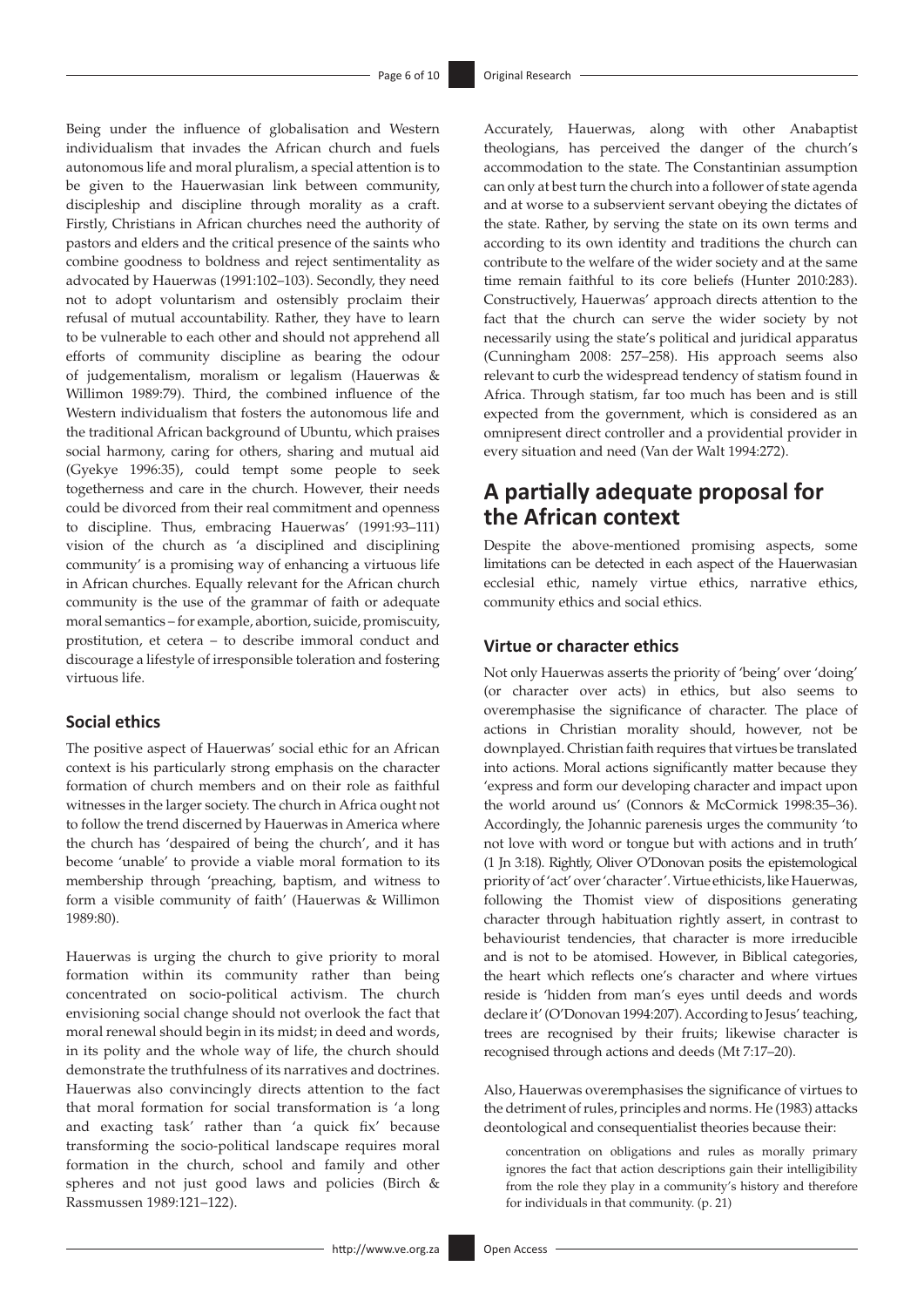For him, 'what we *are* is then ultimately what we *do*' all seems to be about virtue and character (Higginson 1988:124; emphasis original). However, people of virtue still need rules, principles and norms; their community's traditions would not be enough in some situations to determine which actions should be either prescribed or prohibited, either absolutely forbidden or allowed with some exceptions. Christians might confront situations which necessitate even a choice between virtues (Higginson 1988:126–127).

Hauerwas' concern for restoring the role of the agent seems to undermine the significance of decision-making and acts in ethical analysis. He is right in stressing that conviction, narrative and vision as well as character including virtue, motivation and intention should be included in moral analysis rather than being overlooked as it is the case in standard accounts (e.g. in deontological and consequential theories). However, as Dennis Hollinger (2002:58) points out, Hauerwas (1977:20) seems to go too far when he contends that 'it is character […] that provides the context necessary to pose the terms of a decision, or to determine whether a decision should be made at all'.

#### **Narrative ethics**

Because they ground morality on the distinctive virtues, narratives, beliefs, practices and polity of a given community, post-liberal theologians and communitarian ethicists, like Hauerwas, face the criticism of moral relativism (Fergusson 1998:6–7). Yet, one has to take note of Hauerwas' (2001:170) contention that he is not promoting 'a vicious relativism' because he recognises, to some extent, the virtue of principle ethics. He also posits some useful criteria by which one can appreciate a good story: unity, wholeness, consistence and integrity (Hauerwas 1977:15–39). Nonetheless, his proposal presents, as aptly termed by David Fergusson, an 'epistemological relativism'. He seems to fail to notice that truth is 'not relative to a particular framework, although knowledge thereof is available only to those who inhabit the framework' (Fergusson 1998:7). This epistemological position renders problematic the assessment of moral perception outside the Christian community. And it also denies the positive influence the expression of public theological views and moral persuasion could play in the larger society. In Africa, these two activities are necessary ingredients of a relevant moral formation in the church for the quest of common good.

This understanding of moral formation cannot adequately help the church community in Africa to be a place for moral deliberation and action regarding many critical social issues and requiring cooperation between Christians and non-Christians. These issues include 'poverty, inequality, land reform, affirmative action, racial conflict, xenophobia, violence and corruption, […] to mention but a few' (De Villiers 2012:764). Hauerwas' proposal supposes that Christians ought to learn about social issues and formulate normative perspectives drawn from Christian narratives. However,

these perspectives could not be directed to the wider society at the same time; they could not be subjects for public theology, external prophetic pronouncements or cooperation between Christians and non-Christians. In this perspective, Hauerwas' community and narrative ethic reduces the scope of the formative role of the church based on moral action in the wider society (cf. Birch and Rasmussen 1989:120–40). His proposal fosters the Christian embodiment but does not stress a Christian vibrant involvement for the transformation of the wider society. For example, he urges believers to be in politics as Christians but without providing a thorough framework for this mission (Hauerwas 2001:525–526; Hauerwas & Willimon 1996:111, 115).

Because of the community-based and narrative-based ethics, Hauerwas accepts moral principles while he rejects universal codes or moral theories. He asserts that the narrative ethic that he puts in tandem with virtue or character ethics should not be perceived as an 'alternative to an ethic of obligation' (Hauerwas 2001:76). However, his particularist Christian ethic through the concept of 'Christianly considered virtue' demonstrates a serious limitation in the light of many problematic aspects of social traditions found in Africa. They include the status of women, the tradition of slave holding, racial and economic inequality, religious intolerance, domestic violence, social injustice, et cetera. For a thorough analysis and critique to be performed regarding these issues 'in the name of practical reason, this criticizing […] will have to be done from a Kantian or Utilitarian viewpoint, not through an Aristotelian approach' (Nussbaum 1988:33).

#### **Community ethics**

As a corrective to Western liberal individualism, Hauerwas' proposal by giving priority to the community over the individual may underscore certain negative side-effects of traditional African communalism in the church. In Africa, individualism is regarded as an imported predicament under the invasive influence of Western culture, whereas communalism is seen as the pervasive and deep-rooted value of the traditional African outlook (Gyekye 1996:36). Communalism in African cultures can, however, lead to 'an *over*appreciation of the community and the consequent *under*appreciation of the individual' (Van der Walt 1994:182; emphasis original). A sound Christian anthropology includes both communality and individuality as fundamental and complementary qualities of humanness. 'Neither can develop normally without the other', as Stuart Fowler, quoted by Van der Walt (1994:251), rightly stresses. Fowler pursues: 'A healthy community life will nurture the individuality of its members and a healthy individuality looks for fulfilment in communal life'. Hauerwas' proposal, strongly turning the attention to the community, does not sufficiently affirm the significance of the individual dimension in the Christian life. Biblical narratives, however, do not stress community at the expense of individuality (e.g. Lk 10:13–14. Jn 21:20, 21; 1 Cor 12:12–27; Rv 2, 3) (Van der Walt 1994:251).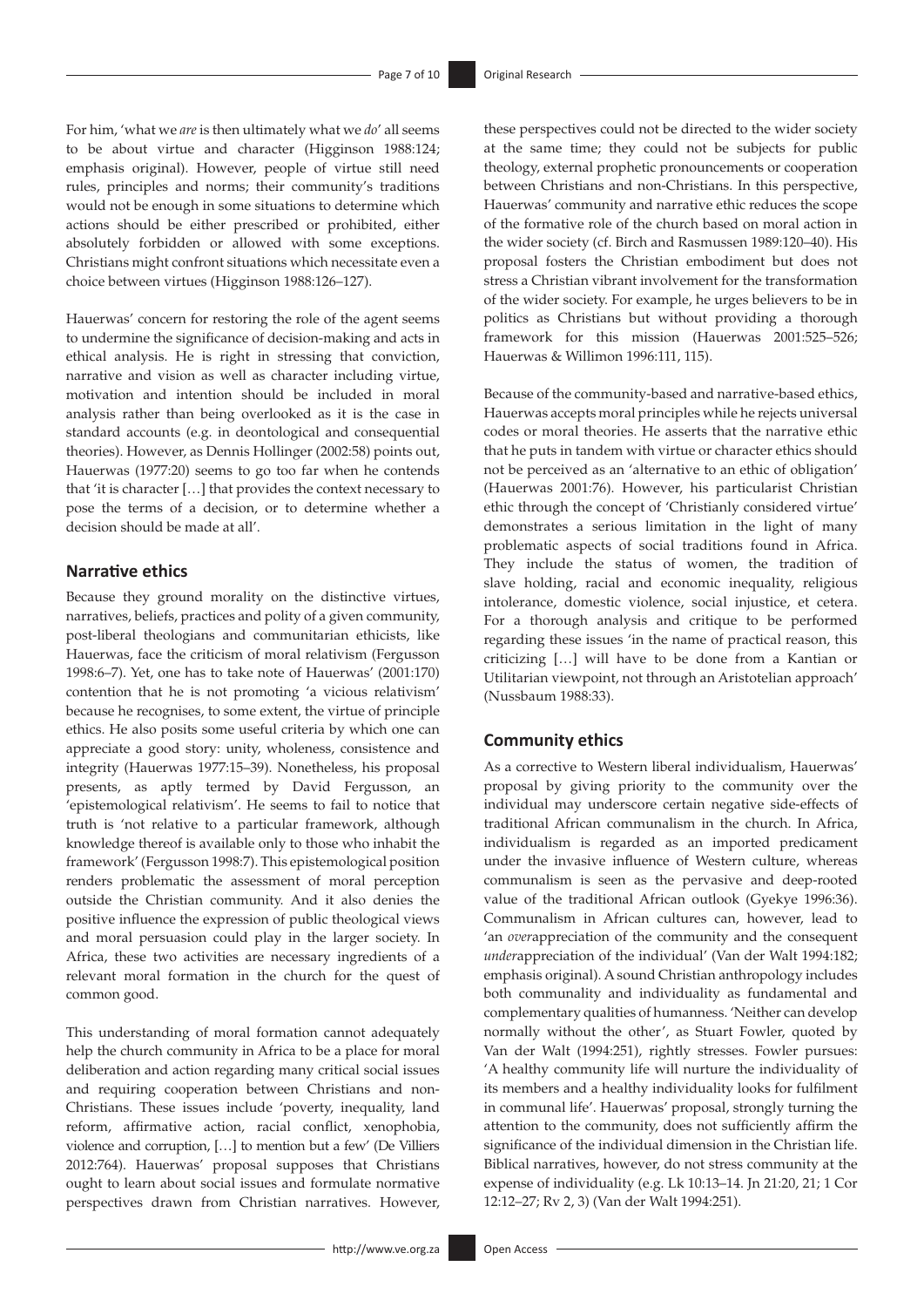In an African context, moral formation should also strongly nurture individuality to curb the negative side of African communalism that distorts people's lives. This includes social parasitism, evasion from personal responsibility and the lack of a spirit of openness, initiative and dynamism. Tolerance of views differing from one's own, group egoism and loyalty restricted to the church community, other religious groups, tribes, races or secular associations lengthen this list (Van der Walt 1994:182–183).

Hauerwas is not unaware that his communal ethic, upholding the authority of the church's tradition through pastors, other leaders and local saints, is formulated 'in America [*where*] all claims to authority cannot help appearing authoritarian' (Hauerwas 1998:199; Hauerwas & Willimon 1996:62). Although Hauerwas has nuanced his proposal through the accountability of leaders and a non-univocal discipline in the church, Jeffrey Stout (2003:66) still finds that this communitarian ethic 'tends, by default, to reinforce unjust arrangement'. The critique of the feminist theologian Gloria Albrecht (1995:225) is more incisive. She sees Hauerwas' communitarian ethic as patriarchal, oppressive and authoritarian.

In Africa, women seem to be only half-citizens and often suffer the distortions of patriarchy and discrimination in society. Actual authoritarian practices are not uncommon in the churches because of the missionary tradition and, over and above that, the background of the traditional religion (Nürnberger 2007:127–128). Scholars like Kwasi Wiredu, Didier Kaphagawani and Kwame Appiah assert that 'an essential and negative aspect of African communalism' is its 'epistemic, political and moral authoritarianism' (Ikuenobe 2006:176–177, 215). At root, for them, are the 'authoritarian dictates of tradition' and 'the gerontocratic tyranny' of elders viewed 'as the repositories of knowledge' (Ikuenobe 2006:175). In this context, the church does not need indoctrination but a cautious and humble exercise of authority open to the virtue of respectful and responsible freedom of expression.

### **Social ethics**

All things considered, Hauerwas' social ethic is first of all context specific, directed to an American church viewed as accommodationist or Constantinian towards its surrounding capitalist, liberal and democratic culture. For an African pluralist context and environment of pseudo-democracy, however, this particular understanding of social ethics presents several salient inadequacies. In Hauerwas' view, the church should provide political services to the wider society, 'the most important of which is the development of people of virtue' (Kotva 1996:36; cf. Hauerwas 1981a:3). In fairness, Hauerwas speaks of it as the primary social task of the church, meaning that this is not 'the church's only task. The church's participation in struggles for justice and freedom and dignity and respect and peace are taken for granted, rather than excluded' (Wells 2013:10).

However, seeking to alleviate the gross social plights in the name of Christian love to the neighbour by using the state political apparatus should not be considered as a secondary social ethical task of the church in Africa (Richardson 1997:383). Direct Christian political involvement (e.g. through lobbying and policy formation) that is neglected in Hauerwas' (1983:101) social ethic is of a crucial necessity in Africa in order to uproot and transform the social structures of injustice. This is a corrective to the traditional or missionary teaching of political apathy, which urges Christians to stay away from politics considered as an essentially dirty and sinful work. African churches and Christian living in almost totalitarian political regimes cannot leave the management of all the state resources and even their fate in the hands of unbelievers, nominal Christians and corrupted leaders (Kinoti 1994:83).

Hauerwas' (1983:104–105) social strategy of living 'out of control', being 'patient in the face of injustice' and accepting to 'be poor and powerless' by following the example of Christ on the cross is far from being appropriate in Africa. And stressing charity to the poor and the oppressed rather than adequate action towards social justice overlooks its serious side-effects such as the loss of self-esteem, dependence, disempowerment and paternalism.

In fairness, Hauerwas is not completely opposed to cooperation with non-Christians for the pursuit of common good. However, his overly strong emphasis in social ethics on the purity of the church and the integrity of Christian convictions implies radical church-world separation (Shen Ma 2014; cf. Hauerwas 1983:101, 1987:92–93). Over against Hauerwas the Biblical message that Christians 'are salt and light of the earth' (Mt 5:13) should be upheld. Their moral and doctrinal integrity is not antithetical to their faithful presence in the world (Hunter 2010:231–235). Christian love should be directed to the oppressed and the oppressor within and outside the church. In Africa's failed and pseudo-democratic states, one powerful way of helping them is the establishment of a juridical, social, economic and political order of social justice. This could help at the same time the oppressed, destitute and voiceless to not resort to violence and the oppressor to renounce any kind of violence.

### **Conclusion**

In sum, Hauerwas' ecclesial ethic undergirding his proposal for a particularist character formation, though generated in the American context, presents several outstanding insights for African churches. It amounts to a call for the African churches of various denominations to emphasise discipleship and discipline and ordain their worship, liturgy, polity and entire way of life to the spiritual and moral formation of their members. Its stress on virtuous life and Christian identity formation and non-conformism is a necessary component of church moral formation in Africa for Christians to make a difference in all the domains of their lives and for the churches to maintain a critical solidarity with the government.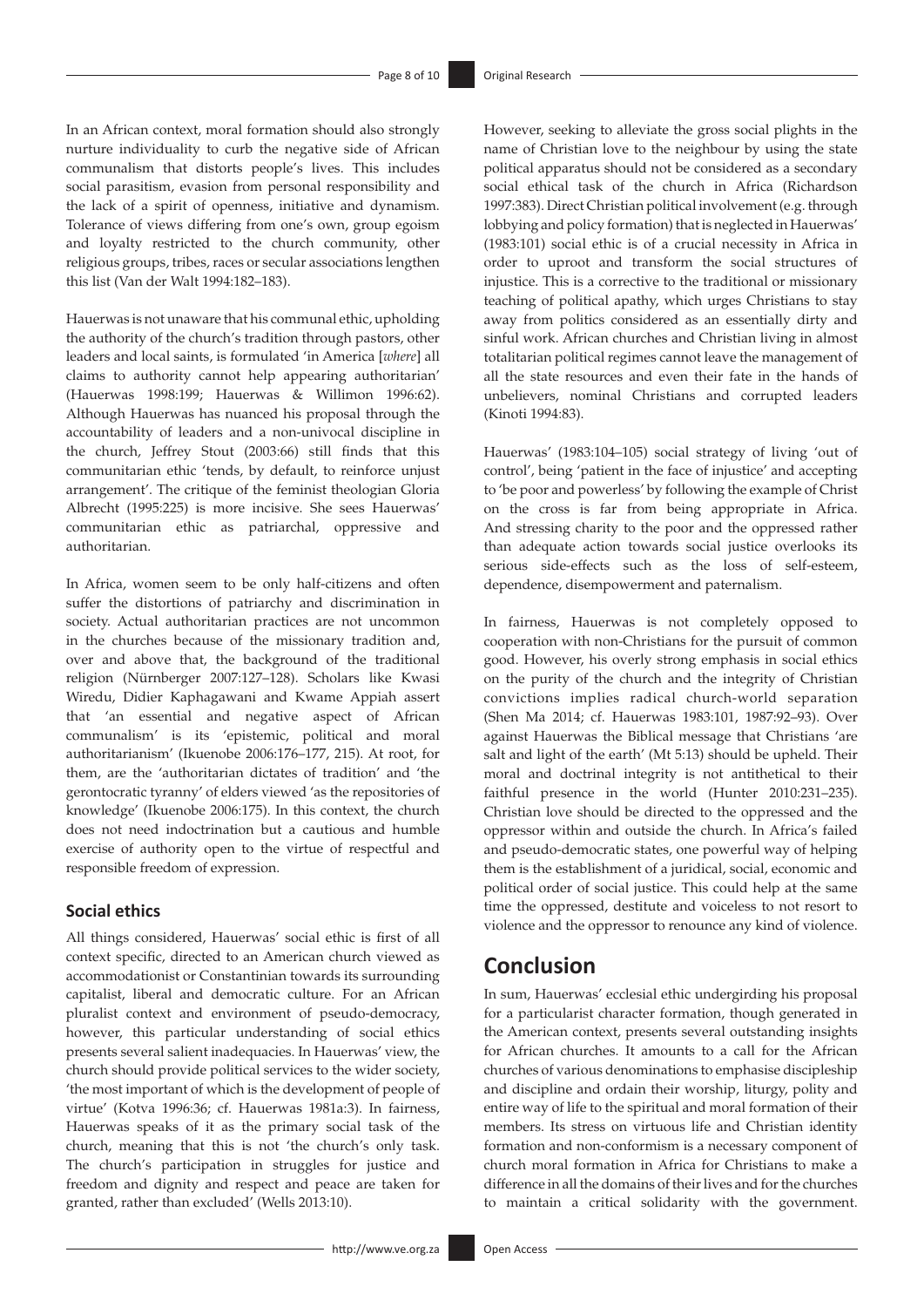Hauerwas' proposal is directed to the individualist and autonomous morality of the modern and post-modern world. As such, it is a valuable resource for African churches in their efforts to equip believers to depart from the insidious influences of the Western mindset. Its community and narrative orientation is congruent with African culture; hence it offers valuable points of contact for the cultivation of virtues in African churches.

However, Hauerwas' ecclesial ethic seems to overemphasise the significance of character and virtues to the detriment of actions and deeds on the one hand, and significance of decision-making through universal ethical theories on the other hand. Also, it runs the risk of reinforcing the authoritarian leanings of African traditional culture. Moreover, it seems to compromise the collective moral deliberation and action of the church and its valuable activities in the domains of public theology and moral persuasion towards the wider society. The strong particularism of Hauerwas' ecclesial ethic distorts the universal dimension of Christian ethics and stresses the purity of the church in a way that restricts cooperation between Christians and non-Christians for socio-economic justice and the common good.

## **Acknowledgements**

#### **Competing interests**

The author declares that he has no financial or personal relationships that may have inappropriately influenced him in writing this article.

### **References**

- Albrecht, G.H., 1995, *The character of our communities*, Abingdon Press, Nashville, TN. Aquinas, T., 1952, *Summa Theologica*, transl. The Fathers of the English Dominical Province, Benziger Bro, Chicago, IL.
- Aristotle, 1962, *Nicomachean ethics*, transl. M. Ostwald, Bobbs-Merril, Indianapolis, IN.
- Barrett, D.B., Kurian, G.T. & Johnson, T.M., 2001, *World Christian encyclopedia: A comparative survey of churches and religions in the modern world*, vol. 1, *The world by countries: Religionists, churches, ministries*, 2nd edn., Oxford University Press, Oxford.
- Best, T.F. & Robra, M. (eds.), 1997, *Ecclesiology and ethics: Ecumenical ethical engagement, moral formation and the nature of the church*, WCC Publications, Geneva.
- Birch, B.C. & Rasmussen, L.L., 1989, *Bible & ethics in the Christian life, rev. & exp. ed.*, Augsburg, Minneapolis, MN.
- Bujo, B., 1990, *African Christian morality at the age of inculturation*, St. Paul, Nairobi.
- Connors, R.B. & McCormick, P.T., 1998, *Character, choices and community: The three faces of Christian ethics*, Paulist Press, New York.
- Cunningham, D.S., 2008, *Christian ethics: The end of the law*, Routledge, London.
- De Villiers, D.E., 2012, 'The distinctiveness of Christian morality Reflections after 30 years', *Verbum et Ecclesia* 33(2), 758–764.<https://doi.org/10.4102/ve.v33i2.758>
- Fergusson, D., 1998, *Community, liberalism, and Christian ethics*, Cambridge University Press, Cambridge.
- Gyekye, K., 1996, *African cultural values: An introduction*, Sankofa Publishing Company, Accra.
- Hauerwas, S., 1977, *Truthfulness and tragedy: Further investigations in Christian ethics*, University of Notre Dame Press, Notre Dame.
- Hauerwas, S., 1981a, *Community of character: Toward a constructive Christian social ethic*, University of Notre Dame Press, Notre Dame.
- Hauerwas, S., 1981b [1974], *Vision and virtue: Essays in Christian ethical reflection*, The University of Notre Dame Press, Notre Dame [originally published in 1974 by Fides Press of Notre Dame].
- Hauerwas, S., 1983, *The peaceable kingdom: A primer in Christian ethics*, University of Notre Dame Press, Notre Dame.
- Hauerwas, S., 1985 [1975], Character and the Christian life: A study in theological<br>ethics, 2nd edn., University of Notre Dame. [First edition<br>published in San Antonio: Trinity University Press.]
- Hauerwas, S., 1987, 'Will the real sectarian stand up? (Symposium)', *Theology Today* 44(1), 87–94.<https://doi.org/10.1177/004057368704400108>
- Hauerwas, S., 1991, *After Christendom?: How the church is to behave if freedom, justice, and a Christian nation are bad ideas*, Abingdon Press, Nashville, TN.
- Hauerwas, S., 1993. *Unleashing the scripture: Freeing the Bible from captivity to America*, Abingdon Press, Nashville, TN.
- Hauerwas, S., 1994, *Dispatches from the front: Theological engagements with the secular*, Duke University Press, Durham.
- Hauerwas, S., 1997, *Wilderness wanderings: Probing twentieth-century theology and philosophy*, Westview Press, Boulder, CO.
- Hauerwas, S., 1998, *Sanctify them in the truth: Holiness exemplified*, T&T Clark, Edinburgh.
- Hauerwas, S., 2000, *A better hope: Resources for a Church confronting capitalism, democracy and postmodernity*, Brazos Press, Grand Rapids, MI.
- Hauerwas, S., 2001, *The Hauerwas reader: Stanley Hauerwas*, J. Berkman & M. Cartwright (eds.), Duke University Press, Durham.
- Hauerwas, S., 2004, *Performing the faith: Bonhoeffer and the practice of nonviolence*, Brazos Press, Grand Rapids, MI.
- Hauerwas, S., 2010, *Hannah's child: A theologian's memoir*, Wm. B. Eerdmans Publishing Company, Grand Rapids, MI.
- Hauerwas, S., 2011, *Working with words: On learning to speak Christian*, Cascade Books, Eugene, OR.
- Hauerwas, S. & Pinches, C., 1997, *Christians among the virtues: Theological conversations with ancient and modern ethics*, University of Notre Dame Press, Notre Dame.
- Hauerwas, S. & Willimon, W.H., 1989, *Resident aliens: Life in the Christian colony*, Abingdon Press, Nashville, TN.
- Hauerwas, S. & Willimon, W., 1996, *Where resident aliens live: Exercises for Christian practice*, Abingdon Press, Nashville, TN.
- Higginson, R., 1988, *Dilemmas: Making responsible Christian decisions today*, Hodder & Stoughon Limited, London.
- Hollinger, D.P., 2002, *Choosing the good: Christian ethics in a complex world*, Baker Academic, Grand Rapids, MI.
- Hunter, J.D., 2010, *To change the world: The irony, tragedy, and possibility of Christianity in the late modern world*, Oxford University Press, New York.
- Ikuenobe, P., 2006, *Philosophical perspectives on communalism and morality in African traditions*, Lexington Books, Lanham, MD.
- Kinoti, G., 1994, *Hope for Africa: And what the Christian can do*, AISRED, Nairobi.
- Koopman, N.N., 2000, 'Deeds or virtues?: Implications for South African churches of a modern-postmodern debate on morality', Unpublished DTh thesis, University of modern-postmodern debate on morality', Unpublished DTh thesis, University of the Western Cape.
- Kotva, J.J., 1996, *The Christian case for virtue ethics*, Georgetown University Press, Washington, DC.
- Kretzschmar, L., 2004, 'The importance of moral and spiritual formation for the 21stcentury Africa', in E.M. Conradie (ed.), *African Christian theologies in transformation*, pp. 86–110, Ecumenical Foundation of Southern Africa (EFSA)/ Institute for Theological & Interdisciplinary Research, Stellenbosch.
- Kunhiyop, S.W., 2008, *African Christian ethics*, Hippo Books, Nairobi.
- Kunhiyop, S.W., 2009, 'The challenge of African Christian morality', *Conspectus* 7, 60–80. MacIntyre, A., 1984, *After virtue: A study in moral theory*, 2nd edn., University of Notre Dame Press, Notre Dame.
- Milbank, J., 1990, *Theology and social theory: Beyond secular reason*, Basil Blackwell, Oxford.
- Murdoch, I., 1964, 'The idea of perfection', *Yale Review* 53, 343–380.
- Nürnberger, K., 2007, *The living dead and the living God: Christ and the ancestors in a changing Africa*, Cluster Publications & The C B Powell Bible Centre, Pietermaritzburg.
- Nussbaum, M., 1988, 'Non-relative virtues: An Aristotelian approach', World Institute for Development Economics Research of the United Nations University, viewed 15 November 2013, from <http://www.wider.unu.edu/sites/default/files/WP32.pdf>
- O'Donovan, O., 1994, *Resurrection and moral order: An outline for Evangelical ethics*, 2nd edn., Apollos, Leicester.
- Reuschling, W.C., 2008, *Reviving evangelical ethics: The promise and pitfalls of classical models of morality*, Brazos Press, Grand Rapids, MI.
- Richardson, N., 2009, 'Morality and communality in Africa', in L. Kretzschmar et al. (eds.), *What is a good life?: Introduction to Christian ethics in 21st century Africa*, pp. 43–53, AcadSA Publishing, Kempton Park.
- Richardson, R.N., 1986, 'Christian community and ethics: Critical reflections on the nature and function of church in the ethics of Stanley Hauerwas', Unpublished doctoral dissertation, University of Natal.
- Shen Ma, Y., 2014, *Three rival versions of Christian political ethics (Part 2): The church as social ethics: On Hauerwas' attempt to keep Christian ethics theological*, viewed 18 December 2014, from [http://interlocutorstheology.wordpress.](http://interlocutorstheology.wordpress.com/2014/01/20/three-rival-versions-of-christian-political-ethics-part-2-the-church-as-social-ethics/) [com/2014/01/20/three-rival-versions-of-christian-political-ethics-part-2-the](http://interlocutorstheology.wordpress.com/2014/01/20/three-rival-versions-of-christian-political-ethics-part-2-the-church-as-social-ethics/)[church-as-social-ethics/](http://interlocutorstheology.wordpress.com/2014/01/20/three-rival-versions-of-christian-political-ethics-part-2-the-church-as-social-ethics/)
- Strauss, J.J. de W., 1997, 'A church to believe in: The priority of the church in the Christian faith', Unpublished DTh thesis, University of the Western Cape.